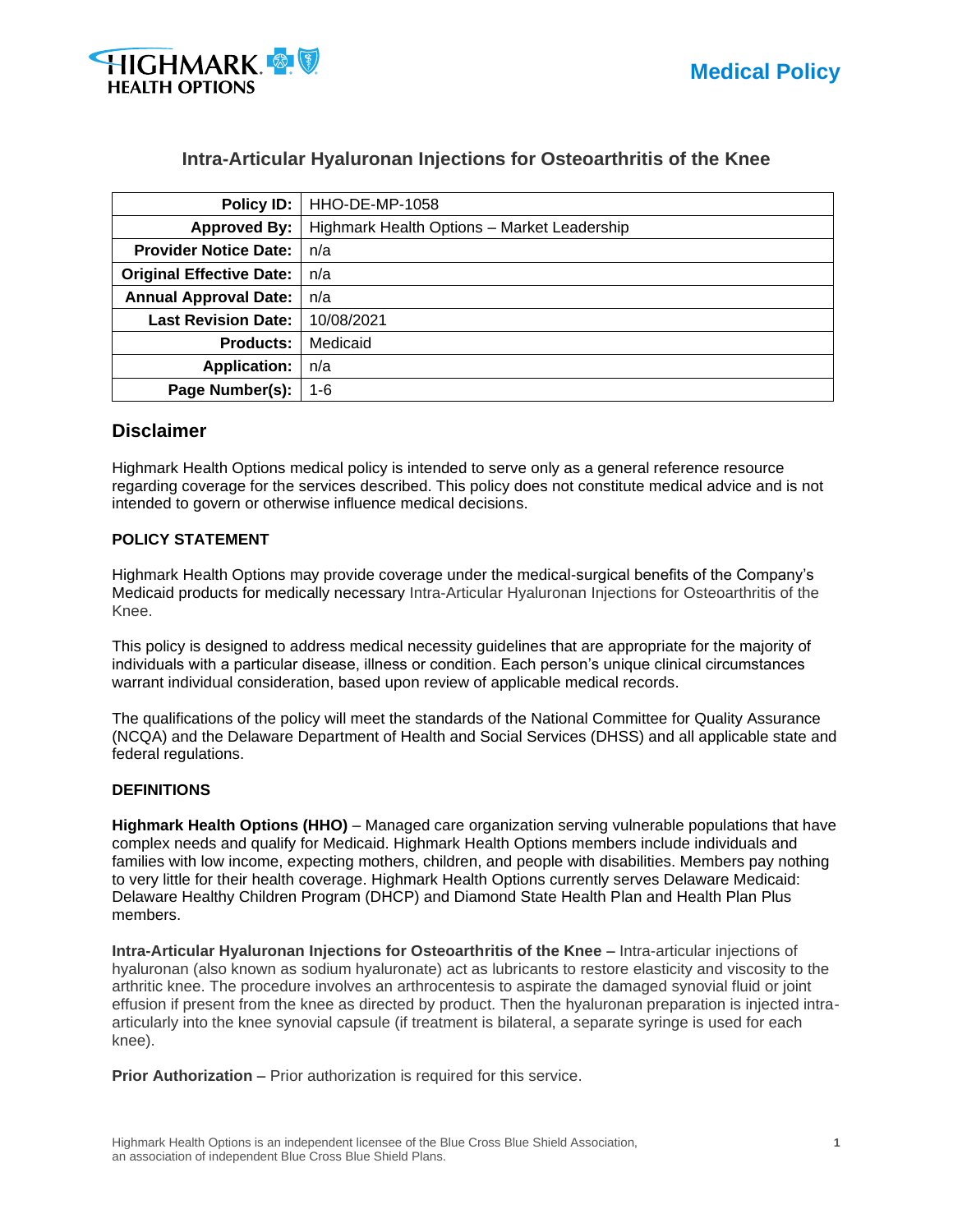

#### **PROCEDURES**

The preferred hyaluronan preparations is Supartz™ (sodium hyaluronate). Other preferred preparations in order of preference are Euflexxa® (1% sodium hyaluronate), GelSyn-3™ (hyaluronic acid), and Durolane® (hyaluronic acid) and may be considered medically necessary when ALL of the following are met:

- The patient has documentation of diagnosis of symptomatic painful osteoarthritis of the knee and there is no evidence of inflammatory arthritis (e.g., rheumatoid arthritis); and
- There is documentation of failure to respond adequately to at least three (3) months of conservative\* therapy; and
- There are no contraindications to the hyaluronan injections; and
- There is documentation that the pain interferes with functional activities (e.g., ambulation, prolonged standing); and
- Cause of pain cannot be attributed to other forms of joint disease; and
- The injections are performed by a licensed medical professional (e.g., MD, DO, PA or CRNP). Injections cannot be performed by nursing or other medical personnel.

\*Conservative therapy includes the following:

- Activity modification, participation in a home exercise program implemented by a physical therapist, protective weight bearing; and
- Non-narcotic analgesics (e.g., acetaminophen, NSAIDS) at Food and Drug Administration (FDA) or compendia based recommended therapeutic doses for osteoarthritis of the knee for a period of time adequate to assess therapeutic benefit, topical external analgesic preparations including capsaicin cream applied to affected knee joint, topical antiinflammatory preparations applied to affected knee joint; and
- Intra-articular corticosteroid injections; or
- The individual is unable to tolerate conservative therapy due to adverse side effects or other medical condition.

Arthrocentesis and the injection of hyaluronic acid derivatives for all other body joints is considered not medically necessary.

The use of hyaluronan preparations Euflexxa (1% sodium hyaluronate), Durolane (hyaluronic acid), Supartz (sodium hyaluronate), and GelSyn-3 (hyaluronic acid) for any other indication is considered not medically necessary.

#### **PROCEDURE CODE**

|       | <b>Procedure Code Table</b>                                                                                                                                 |  |  |  |
|-------|-------------------------------------------------------------------------------------------------------------------------------------------------------------|--|--|--|
| 20610 | Arthrocentesis, aspiration and/or injection into, a major joint or bursa (e.g., shoulder, hip,<br>knee, or subacromial bursa); without ultrasound guidance. |  |  |  |
| J7318 | Hyaluronan or derivative, Durolane, for intra-articular injection, 1 mg.                                                                                    |  |  |  |
| J7321 | Hyaluronan or derivative, Supartz, for intra-articular injection, per dose.                                                                                 |  |  |  |
| J7323 | Hyaluronan or derivative, Euflexxa, for intra-articular injection, per dose.                                                                                |  |  |  |
| J7328 | Hyaluronan or derivative, GelSyn, for intra-articular injection, 0.1 mg.                                                                                    |  |  |  |

The following Non-Preferred hyaluronan preparations (Hyalgan® (sodium hyaluronate), Orthovisc® (high molecular weight hyaluronan), Gel One® (cross-linked hyaluronate), Monovisc® (lightly cross-linked high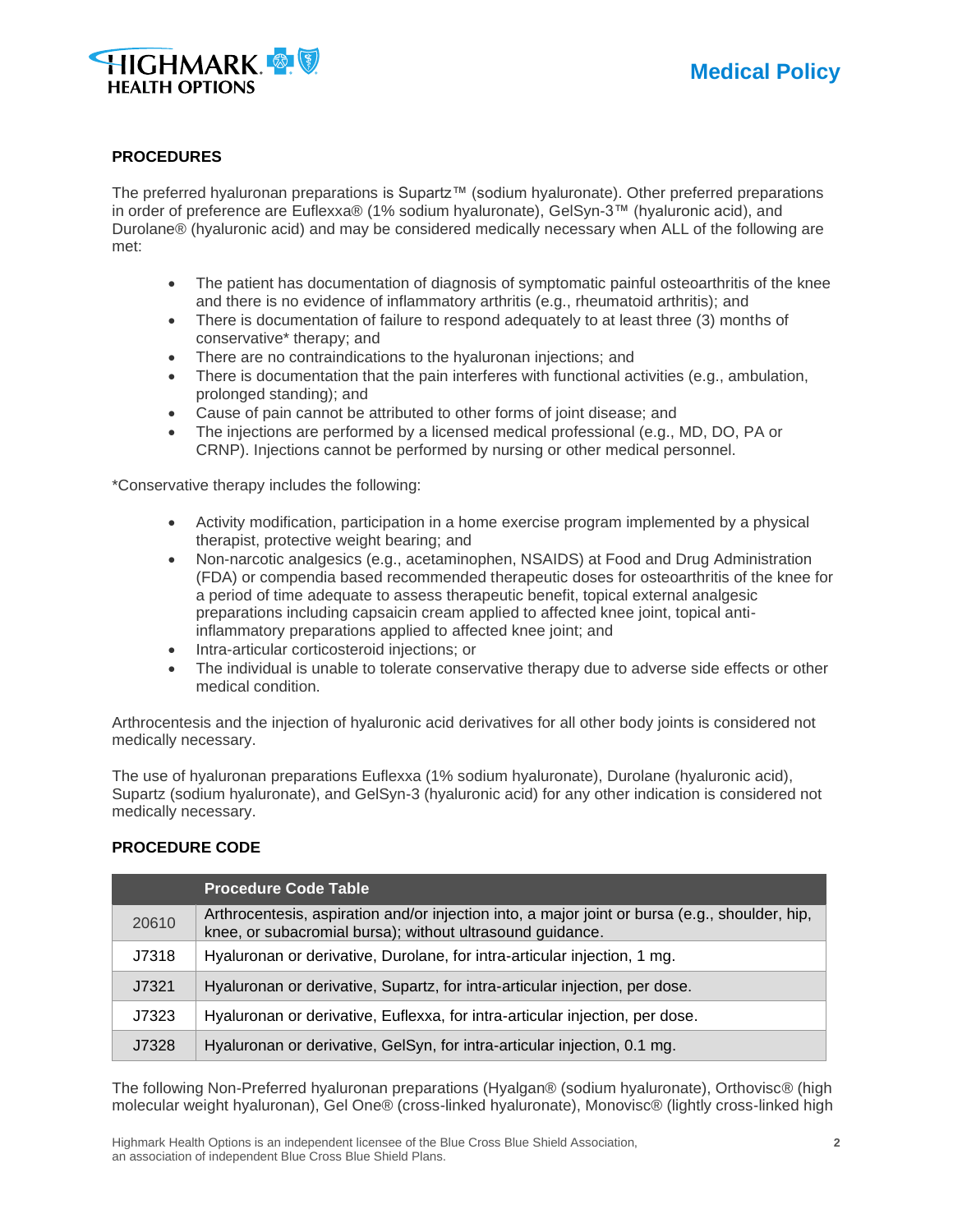

molecular weight hyaluronic acid), GenVisc 850® (sodium hyaluronate), Synvisc® (hylan G-F 20), Synvisc-One® (hylan G-F 20), Hymovis® (high molecular weight viscoelastic hyaluronan)) Synojoynt™ (1% sodium hyaluronate) TriluronTM (Sodium Hyaluronate), Visco-3 (sodium hyaluronate), and generic sodium hyaluronate 1% solution for injection may be considered medically necessary when BOTH of the following are met:

- The member has met ALL the clinical criteria requirements as stated above for the preferred injections; and
- The member must have had an adequate\* therapeutic trial and experienced a documented drug therapy failure\*\* with all applicable preferred intra-articular hyaluronan products.

\*An adequate therapeutic trial is defined as six (6) months following a complete injection series of a preferred product at FDA or compendia based recommended therapeutic doses (unless the individual experiences an intolerable adverse effect due to drug therapy within that time period).

\*\*Drug therapy failure consists of not achieving the desired therapeutic goal, development of an intolerable adverse effect due to drug therapy, or development of a hypersensitivity reaction to the drug product. The length of therapy with the preferred product(s) and the reason(s) for drug therapy failure should be documented.

Nonpreferred Injections (Hyalgan (sodium hyaluronate), Orthovisc (high molecular weight hyaluronan, Gel One (cross-linked hyaluronate), Hymovis (high molecular weight viscoelastic hyaluronan), GenVisc 850 (sodium hyaluronate), Synvisc (hylan G-F 20), Synvisc-One (hylan G-F 20), Monovisc (lightly cross-linked high molecular weight hyaluronic acid) Synojoynt (1% sodium hyaluronate) Triluron (Sodium Hyaluronate) and generic 1% sodium hyaluronate solution for injection) for any other indication are considered not medically necessary.

|       | <b>Procedure Code Table</b>                                                                                                                                 |  |  |  |
|-------|-------------------------------------------------------------------------------------------------------------------------------------------------------------|--|--|--|
| 20610 | Arthrocentesis, aspiration and/or injection into, a major joint or bursa (e.g., shoulder, hip,<br>knee, or subacromial bursa); without ultrasound guidance. |  |  |  |
| J7320 | Hyaluronan or derivitive, Genvisc 850, for intra-articular injection, 1 mg.                                                                                 |  |  |  |
| J7322 | Hyaluronan or derivative, Hymovis, for intra-articular injection, 1 mg.                                                                                     |  |  |  |
| J7324 | Hyaluronan or derivative, Orthovisc, for intra-articular injection, per dose.                                                                               |  |  |  |
| J7325 | Hyaluronan or derivative, Synvisc or Synvisc-one, for intra-articular injection, 1 mg.                                                                      |  |  |  |
| J7326 | Hyaluronan or derivative, Gel-one, for intra-articular injection, per dose.                                                                                 |  |  |  |
| J7327 | Hyaluronan or derivative, Monovisc, for intra-articular injection, per dose.                                                                                |  |  |  |
| J7331 | Hyaluronan or derivative, Synojoynt, for intra-articular injection, 1 mg.                                                                                   |  |  |  |
| J7332 | Hyaluronan or derivative, Triluron, for intra-articular injection, 1 mg.                                                                                    |  |  |  |

#### **Repeat Treatment Cycles**

An additional course of the previously approved viscosupplementation therapy may be considered medically necessary for treatment of painful osteoarthritis of the knee when AL**L** of the following are met:

• At least six (6) months must have elapsed since the previous injection or completion of the prior series of injections; and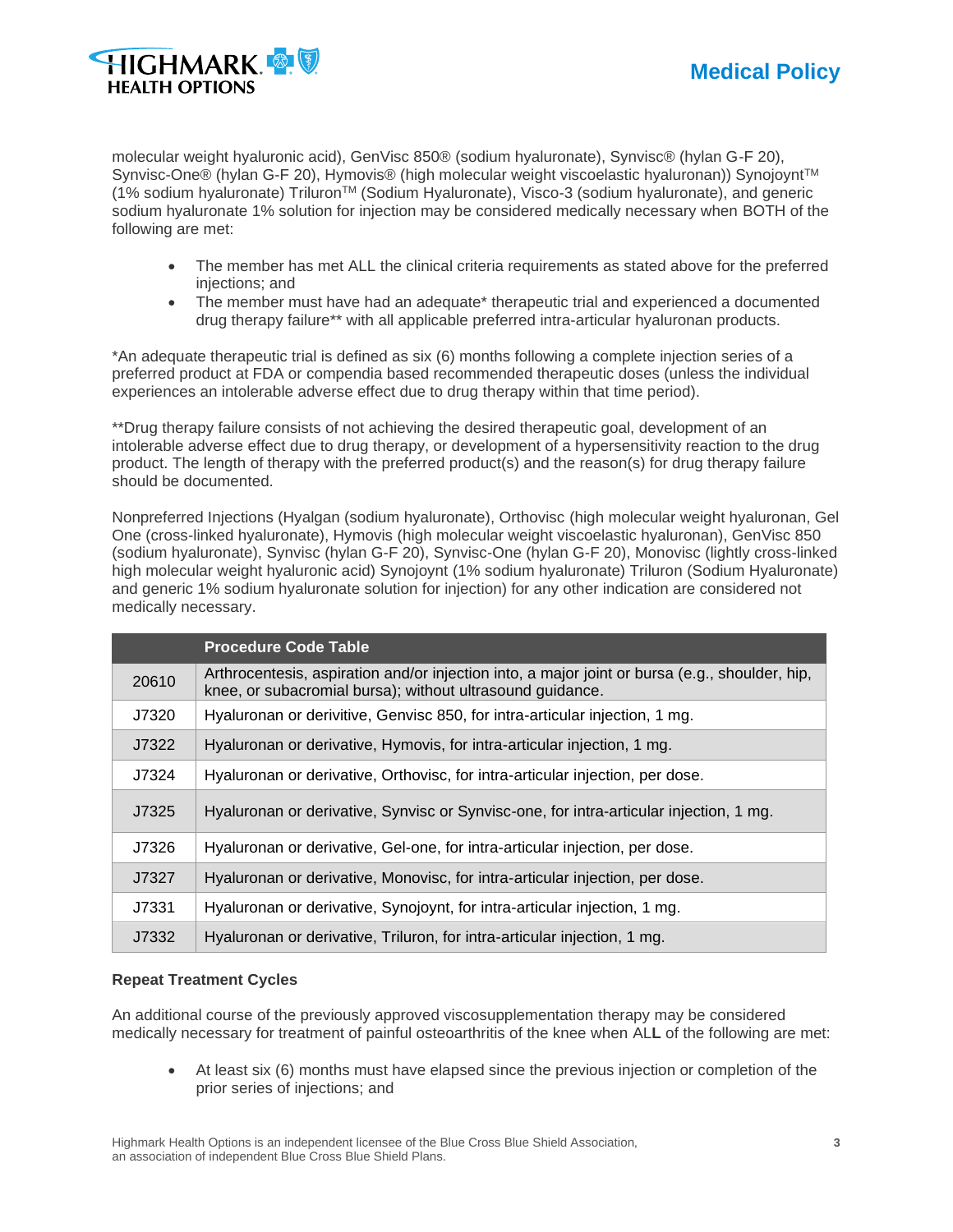



- The patient and provider have elected to continue conservative/non-surgical management of the osteoarthritis (no surgery planned within six (6) months of viscosupplementation therapy); and
- The medical record must document a reduction in the dose of analgesics or anti-inflammatory medications in the three (3) month period following the injection series (NOTE: not required if the member requires these medications for a comorbid medical condition in addition to knee osteoarthritis); and
- The medical record must objectively document significant improvement in pain and functional capacity of the knee joint. (e.g., an improvement in an objective measurement of pain and/or functional status Visual Analog Scale [VAS], Western Ontario and McMaster Universities Osteoarthritis [WOMAC] Index, or other validated objective measure).

|       | <b>Procedure Code Table</b>                                                                                                                                 |  |  |  |
|-------|-------------------------------------------------------------------------------------------------------------------------------------------------------------|--|--|--|
| 20610 | Arthrocentesis, aspiration and/or injection into, a major joint or bursa (e.g., shoulder, hip,<br>knee, or subacromial bursa); without ultrasound guidance. |  |  |  |
| J7321 | Hyaluronan or derivative, Supartz, for intra-articular injection, per dose.                                                                                 |  |  |  |
| J7323 | Hyaluronan or derivative, Euflexxa, for intra-articular injection, per dose.                                                                                |  |  |  |
| J7324 | Hyaluronan or derivative, Orthovisc, for intra-articular injection, per dose.                                                                               |  |  |  |
| J7325 | Hyaluronan or derivative, Synvisc or Synvisc-one, for intra-articular injection, 1 mg.                                                                      |  |  |  |
| J7328 | Hyaluronan or derivative, GelSyn, for intra-articular injection, 0.1 mg.                                                                                    |  |  |  |

Repeat treatment cycles of Intra-Articular Hyaluronan injections for any other indication are considered not medically necessary.

Imaging guidance is considered not medically necessary when performed during intra-articular hyaluronan injections for osteoarthritis of the knee.

|       | <b>Procedure Code Table</b>                                                                                                                                                                         |
|-------|-----------------------------------------------------------------------------------------------------------------------------------------------------------------------------------------------------|
| 20611 | Arthrocentesis, aspiration and/or injection into, a major joint or bursa (e.g., shoulder, hip,<br>knee, or subacromial bursa); with ultrasound guidance, with permanent recording and<br>reporting. |
| 76942 | Ultrasonic guidance for needle placement (e.g., biopsy, aspiration, injection, localization<br>device), imaging supervision and interpretation.                                                     |

## **Covered Diagnosis Codes**

| M <sub>17.0</sub> | M <sub>17.2</sub> | M <sub>17.4</sub> | M <sub>17.5</sub> | M <sub>17.9</sub> |
|-------------------|-------------------|-------------------|-------------------|-------------------|
| M17.10            | M17.11            | M17.12            | M17.30            | M17.31            |
| M17.32            |                   |                   |                   |                   |

# **References**

Euflexxa™ (1% sodium hyaluronate) [package insert]. Parsippany, NJ: Ferring Pharmaceuticals Inc. 07/2016

Hyalgan® (Sodium Hyaluronate) [package insert]. Parsippany, NJ: Fidia Pharma USA Inc. 5/2014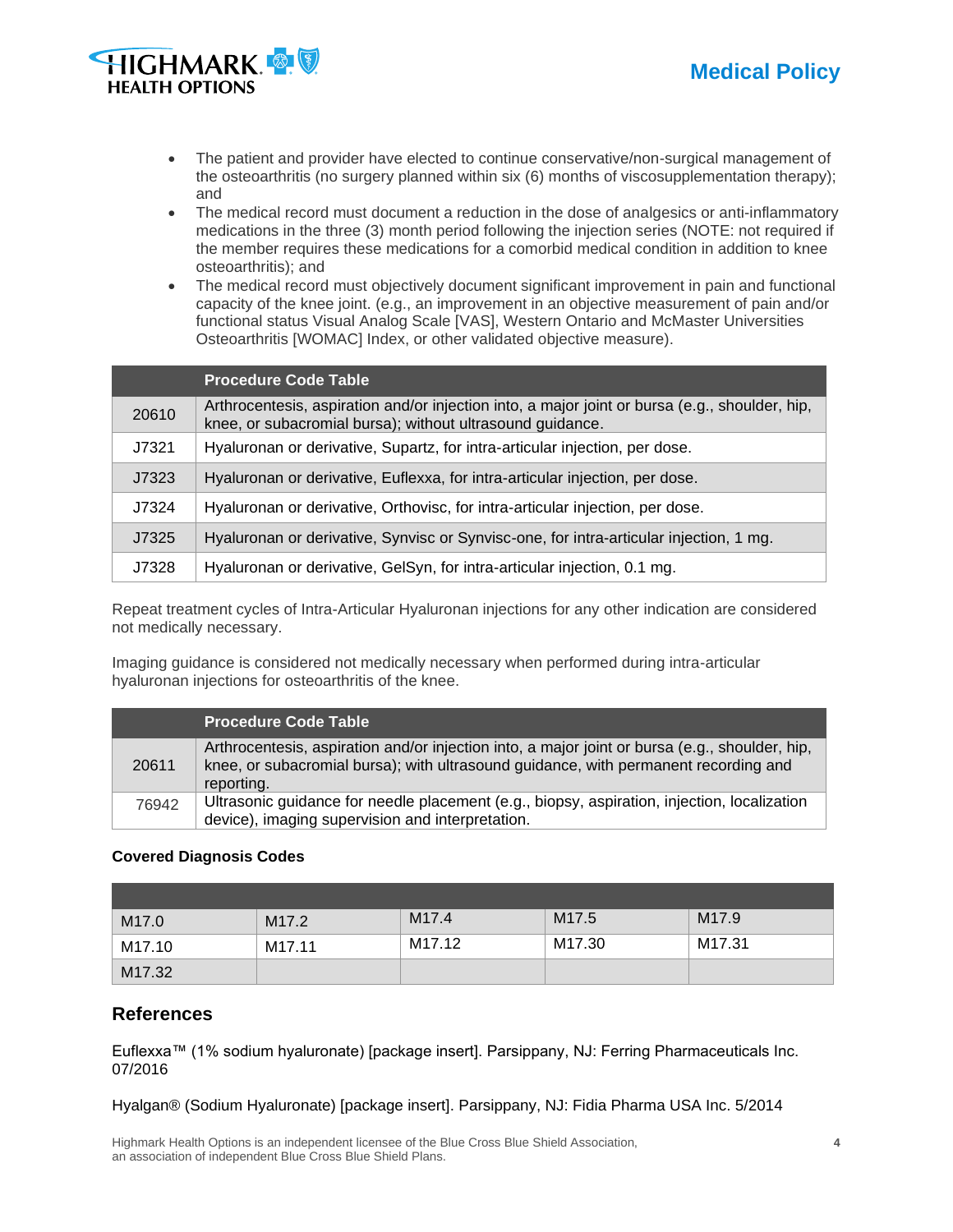



Supartz FXTM (sodium hyaluronate) [package insert]. Durham, NC: Bioventus LLC.

Synvisc® Hylan G-F 20 [package insert]. Ridgefield, NJ: Genzyme Biosurgery.09/2014.

Synvisc-One™ Hylan G-F 20 [package insert]. Ridgefield, NJ: Genzyme Biosurgery. 09/2014.

Palmieri B, Rottigni V, Iannitti T. Preliminary study of highly cross-linked hyaluronic acid-based combination therapy for management of knee osteoarthritis-related pain. Drug Design, Development and Therapy. 2013;7:7–12.

American Academy of Orthopaedic Surgeons. 2013 Treatment of osteoarthritis of the knee evidencebased guideline 2nd edition.

Melo M, Aragao F, Vaz M. Neuromuscular electrical stimulation for muscle strengthening in elderly with knee osteoarthritis – A systematic review. Complementary Therapies in Clinical Practice. 2013;27-31. Miller L, Block J. US-approved intra-artic

Imoto A, Peccin S, Silva D, et al. Effects of neuromuscular electrical stimulation combined with exercises versus an exercise program on the pain and the function in patients with knee osteoarthritis: a randomized controlled trial. BioMed Research International. 2013;272018:1-7.

American Academy of Orthopaedic Surgeons. 2013 Treatment of osteoarthritis of the knee evidencebased guideline. 2nd edition May 18, 2013. Accessed March 24, 3016.

OrthoInfo. Viscosupplementation Treatment for Arthritis. American Academy of Orthopaedic Surgeons. Last updated March/2014. Accessed 07/06/2015

Hunter DJ. Vicosupplementation for osteoarthritis of the knee. N Engl J Med 2015;372:1040-7.

UpToDate. Kalunian K. Treatment of osteoarthritis resistant to initial pharmacologic therapy. Intraarticular hyaluronans. February 2015.

Oka H, Akune T, Muraki S, Tanaka S, Kawaguchi H, Nakamura K, et al. The mid-term efficacy of intraarticular hyaluronic acid injections on joint structure: A nested case control study. Mod Rheumatol. 2013;722–728.

Miller L, Block J. An 8-week knee osteoarthritis treatment program of hyaluronic acid injection, deliberate physical rehabilitation, and patient education is cost effective at 2 years follow-up: The Osteoarthritis Centers of America Experience. Clin Med Insights Arthritis Musculoskelet Disord. 2014;7:49–55.

Trigkilidas D, Anand A. The effectiveness of hyaluronic acid intra-articular injections in managing osteoarthritic knee pain. Ann R Coll Surg Engl. 2013;95(8):545–551.

Strand V, McIntyre L, Beach W, Miller L Block J. Safety and efficacy of US-approved viscosupplements for knee osteoarthritis: a systematic review and meta-analysis of randomized, saline-controlled trials. J Pain Res. 2015;8 217-228.

Washington State Health Care Authority. Health Technology Assessment. Hyaluronic acid/viscosupplementation (re-review). 2013.

Agency for Healthcare Research and Quality (AHRQ). 2015 Technology assessment.